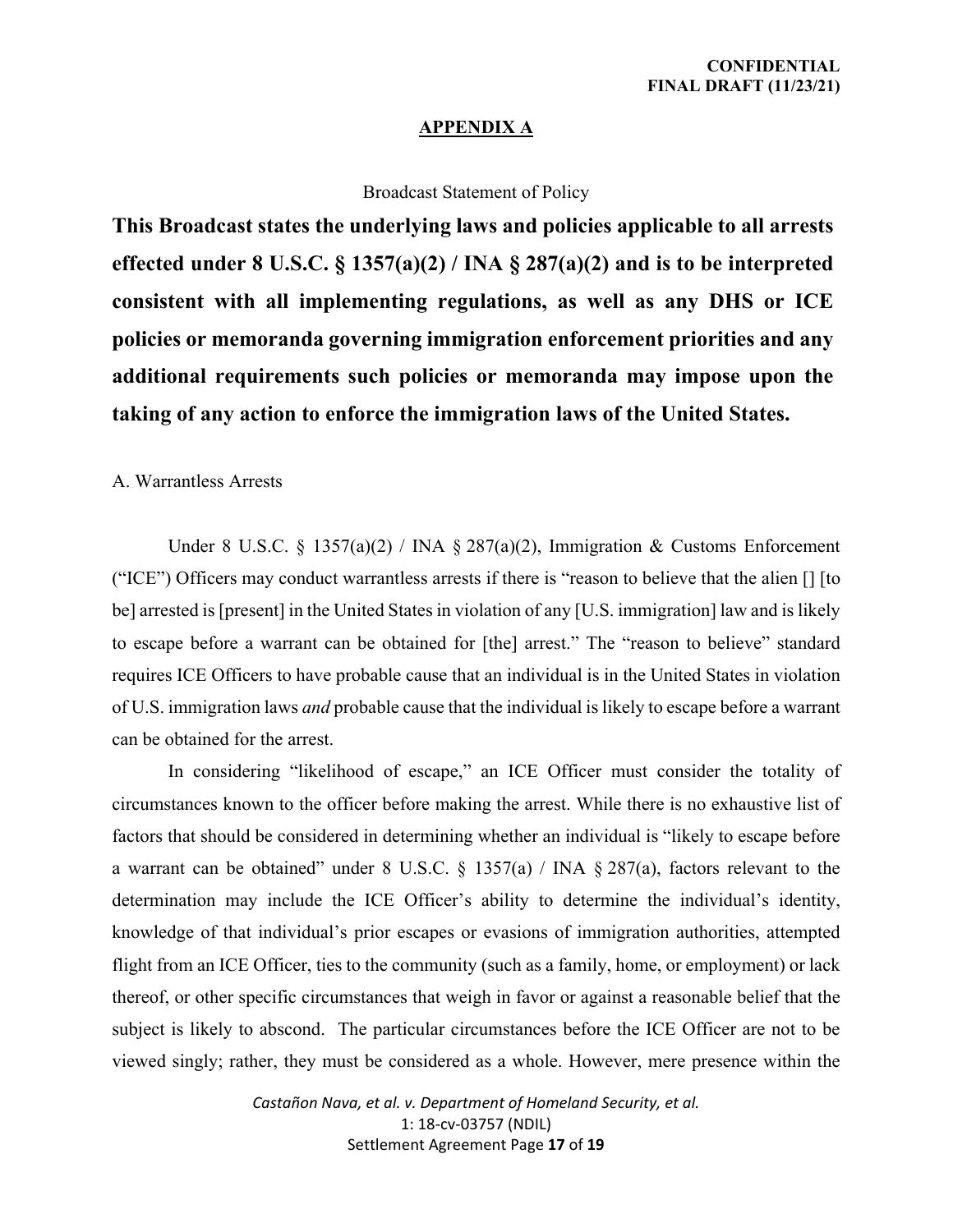United States in violation of U.S. immigration law is not, by itself, sufficient to conclude that an alien is likely to escape before a warrant for arrest can be *obtained*.

When conducting enforcement actions, ICE Officers shall, at the time of arrest or as soon as it is practical and safe to do so, identify themselves as immigration officers in accordance with 8 C.F.R. § 287.8(c)(2)(iii).

After having made an arrest under 8 U.S.C. § 1357(a)(2) / INA § 287(a)(2), an ICE Officer must document the facts and circumstances surrounding that warrantless arrest in the narrative section of the alien's I-213 as soon as practicable. This documentation must include: (1) that the alien was arrested without a warrant; (2) the location of the arrest and whether this location was a place of business, residence, vehicle, or a public area; (3) whether the alien is an employee of the business, if arrested at a place of business, or whether the alien is a resident of the residence, if arrested at a residential location; (4) the alien's ties to the community, if known at the time of arrest, including family, home, or employment (**Note**: Information learned post-arrest relevant to custody determination should be documented separately from the information relevant to likelihood of escape known at the time of the warrantless arrest.); (5) the specific, particularized facts supporting the conclusion that the alien was likely to escape before a warrant could be obtained; and (6) a statement of how "at the time of arrest, the designated immigration officer [did], as soon as it [wa]s practical and safe to do so, identify himself or herself as an immigration officer who is authorized to execute an arrest; and state[d] that the person is under arrest and the reason for the arrest."

## B. Vehicle Stops

The policy above applies to all warrantless arrests under  $8 \text{ U.S.C. } \S 1357 \text{ (a) (2) / INA}$  $§$  287(a)(2), including warrantless arrests resulting from vehicle stops.

 As federal law enforcement officers, ICE Officers lack federal statutory authority to enforce state or local vehicle or traffic laws. *See* 8 U.S.C. §§ 1357 (a)(4), (a)(5) / INA §§ 287(a)(4), (a)(5). Accordingly, when making vehicle stops, ICE Officers shall not state to the driver or occupant(s) of a vehicle that the purpose for a stop is related to any vehicle or traffic laws and regulations.

> *Castañon Nava, et al. v. Department of Homeland Security, et al.*  1: 18-cv-03757 (NDIL) Settlement Agreement Page **18** of **19**